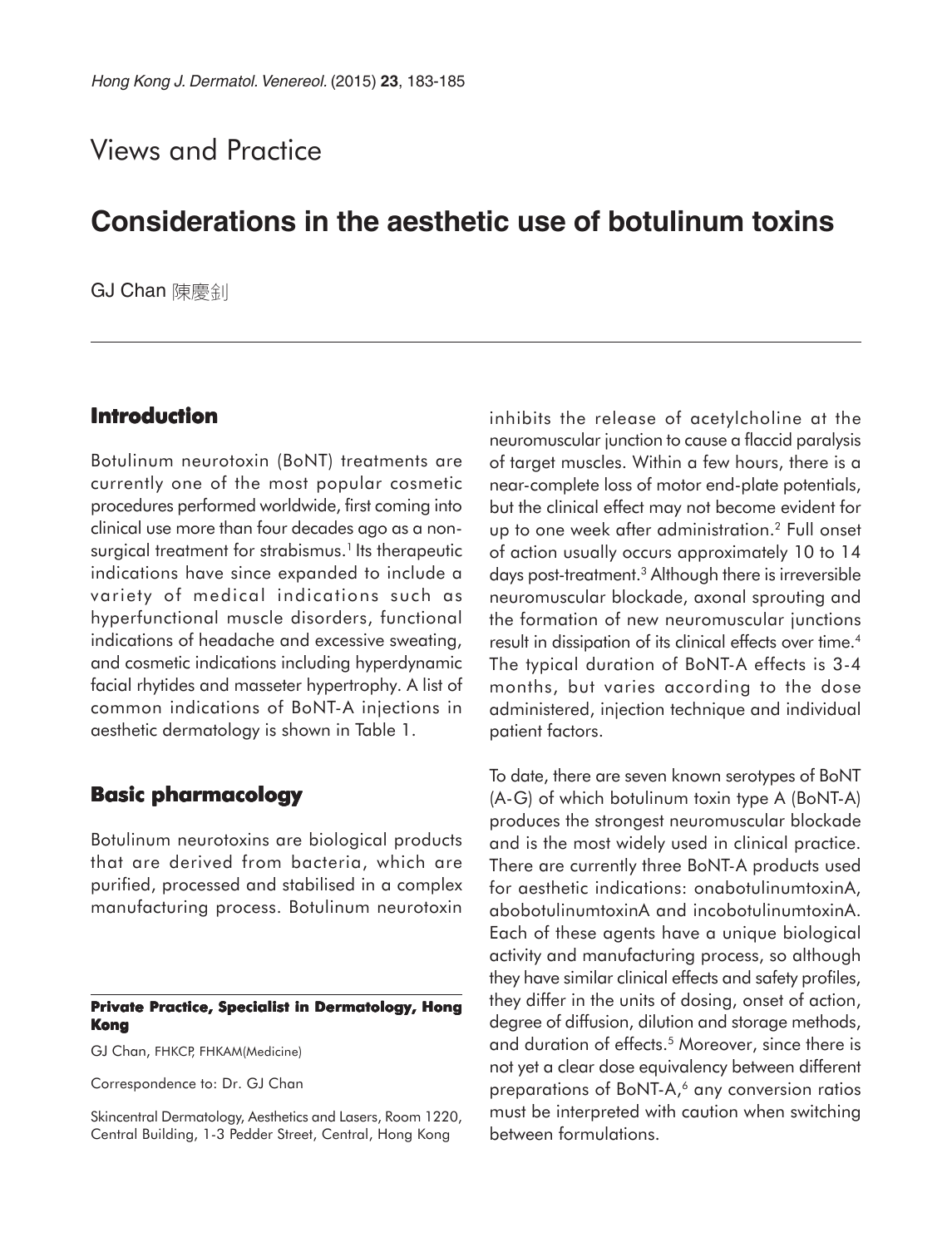### **Considerations for the aesthetic use of botulinum neurotoxins**

Facial expression is an important form of nonverbal communication between humans and is controlled by a complex set of superficial facial mimetic muscles that insert directly onto the undersurface of the skin. The repetitive contraction of these muscles over time, coupled with ageing skin results in characteristic furrows (rhytides) that form perpendicular to the direction of contraction. With careful patient selection and proper technique, BoNT-A injections into specific groups of facial muscles can effectively reduce the appearance of unwanted hyperdynamic facial lines in the ageing face, and are associated with high patient satisfaction.

A thorough evaluation of the patient is paramount in achieving good clinical outcomes and patient satisfaction. This begins with a careful medical history, paying attention to the patient's cosmetic concerns, past medical history and prior cosmetic treatments, medications, allergies and propensity to bleeding.

The physician should evaluate the face at rest for an overall assessment of the degree of photoageing, pigmentary changes, volumetric loss and visible (static) wrinkles; and then in motion by asking the patient to perform facial expressions that demonstrate the undesirable lines, such as frowning, grimacing, smiling, squinting, and raising the eyebrows. For facial rhytides, it is important to distinguish dynamic wrinkles that are amenable to BoNT-A injections from deeper static furrows that may require a combination of BoNT-A and dermal filler injections for optimal cosmetic outcomes.

After the initial evaluation, an individualised treatment plan should be formulated to address the patient's short- and long-term aesthetic goals, whether it involves BoNT-A injections and/or other aesthetic procedures such as laser treatment and dermal fillers.

Once a patient is considered likely to benefit from BoNT-A injections, considerable time should be used to discuss the indications of BoNT-A in the patient, the anticipated outcome and realistic expectations, duration of effects, and potential side effects and complications. Feedback from the patient is also important to understand his or her needs and perspectives on relaxing certain facial muscle groups so that the dosing of BoNT-A can be customised.

| <b>Region</b> | <b>Indication</b>              | <b>Target musculature</b>                       |
|---------------|--------------------------------|-------------------------------------------------|
| Upper face    | Glabella frown lines           | Glabella complex: procerus, corrugator,         |
|               |                                | depressor supercilii, medial orbicularis oculi, |
|               |                                | frontalis                                       |
|               | Forehead lines                 | Frontalis                                       |
| Mid face      | "Crow's feet"                  | Lateral orbicularis oculi                       |
|               | Lateral eyebrow lift           | Lateral orbicularis oculi                       |
|               | Nasal scrunch or "bunny lines" | Transverse portion of the nasalis               |
| Lower face    | Perioral lip lines             | Orbicularis oris                                |
|               | Lip corner "Marionette" lines  | Depressor anguli oris                           |
|               | Chin lines and "popply chin"   | Mentalis                                        |
|               | Masseter hypertrophy           | Masseter                                        |
| Jawline       | Anterior platysmal bands       | Platysma                                        |
| Others        | Axillary hyperhidrosis         |                                                 |
|               | Palmar hyperhidrosis           |                                                 |

**Table 1.** Common indications of BoNT-A in aesthetic dermatology